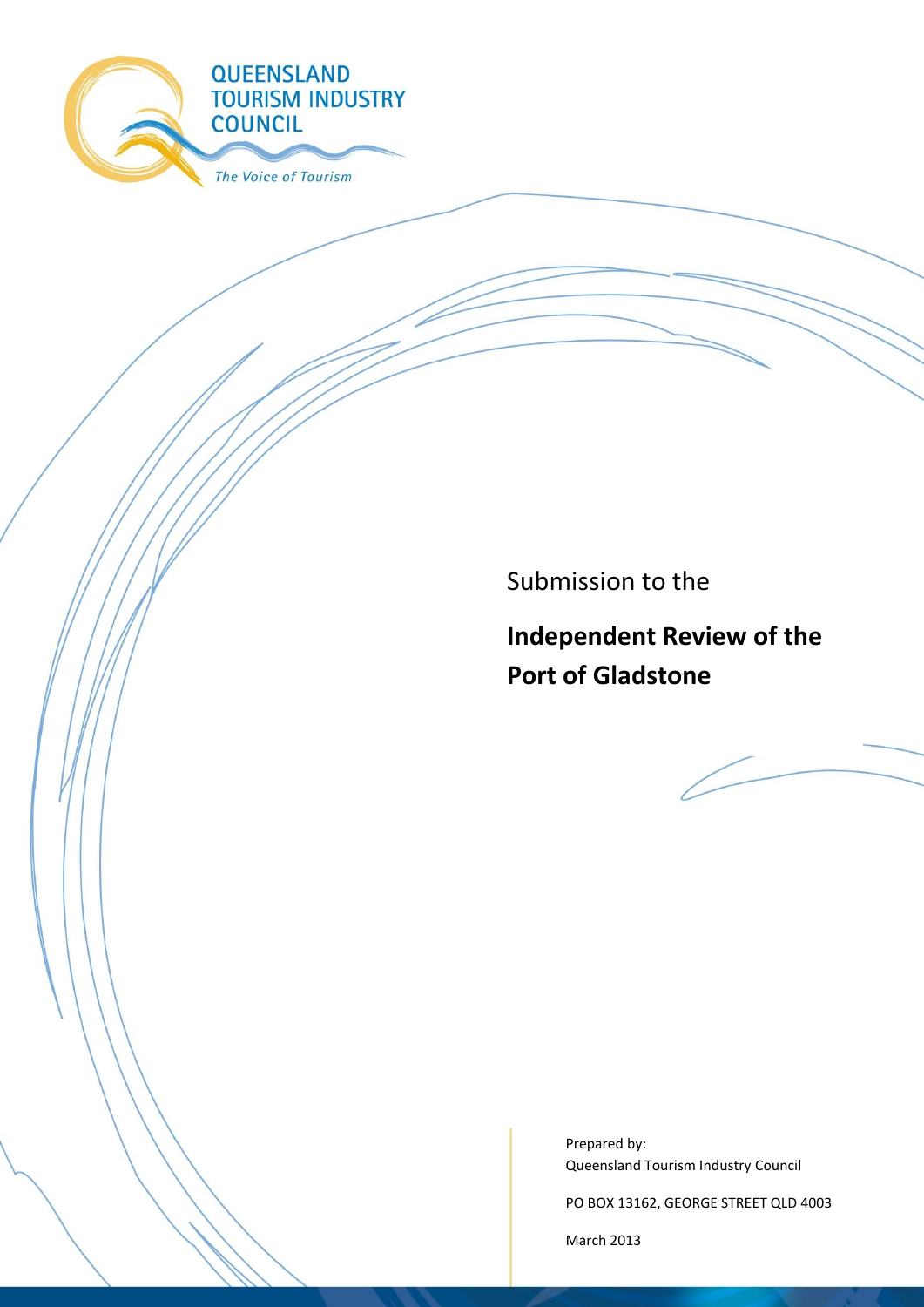# **Position Overview**

The Queensland Tourism Industry Council (QTIC) welcomes the opportunity to provide feedback to the Independent Review of the Port of Gladstone commissioned by the Minister for Sustainability, Environment, Water, Population and Communities*.*

QTIC recognises the Government's aim, through the Review, is to balance the protection of important habitats and environmental values with the need to facilitate economic infrastructure that ensures the growth of Queensland's four pillar economy. QTIC, as the State's peak body for tourism, affirms its strong position to ensure that the interests of the tourism industry remain significant and competitive alongside other government interest, particular in regard to the other three pillars. It is with this position that the following submission is made.

**Of particular concern is the ability and flexibility that is given to future port development/expansion articulated in the** *Gladstone Ports Corporation 50 Year Strategic Plan,* **in light of risk and imminent and irreparable damage to the Great Barrier Reef<sup>1</sup> . The plan does not present a suitably balanced approach to economic growth and the environmental values of the marine park have not being adequately addressed.** 

Tourism, as one of the four pillars, is a long-term economic driver for our state and heavily relies on our natural assets to survive. The Great Barrier Reef not only serves as a major tourist attraction for our state, but is an exceptional drawcard for Australia - our country is internationally renowned for its ecological diversity for which the Great Barrier Reef is arguably the frontrunner. The World Economic Forum report 2013 confirmed that Australia's tourism and travel competitiveness,

*"…continues to be characterized by a number of clear strengths, including its rich natural resources and the highest number of World Heritage natural sites in the world, benefiting from diverse fauna and a comparatively pristine natural environment. Given the importance of the environment for much of its leisure tourism, it is notable that the stringency and enforcement of its environmental regulations are well assessed"*

QTIC acknowledges the Great Barrier Reef as a unique and precious asset to our state, a long-term solution for continued economic growth is pivotal to reaching the governments Destination Q targets by 2020.

## **Queensland Tourism Industry Council**

QTIC is the State's peak body for tourism in Queensland and represents the interests of business operators, 20 sector associations, 3,000 regional members and all of Queensland's 13 Regional Tourism Organisations (RTOs).

QTIC works in partnership with government agencies and industry bodies at a local, state and national level to strengthen the voice of tourism in all relevant policy forums. QTIC's partnerships

**.** 

<sup>&</sup>lt;sup>1</sup> UNESCO World Heritage Centre, Mission Report, Reactive Monitoring Mission to Great Barrier Reef (Australia) 6<sup>th</sup> – 14<sup>th</sup> March 2012.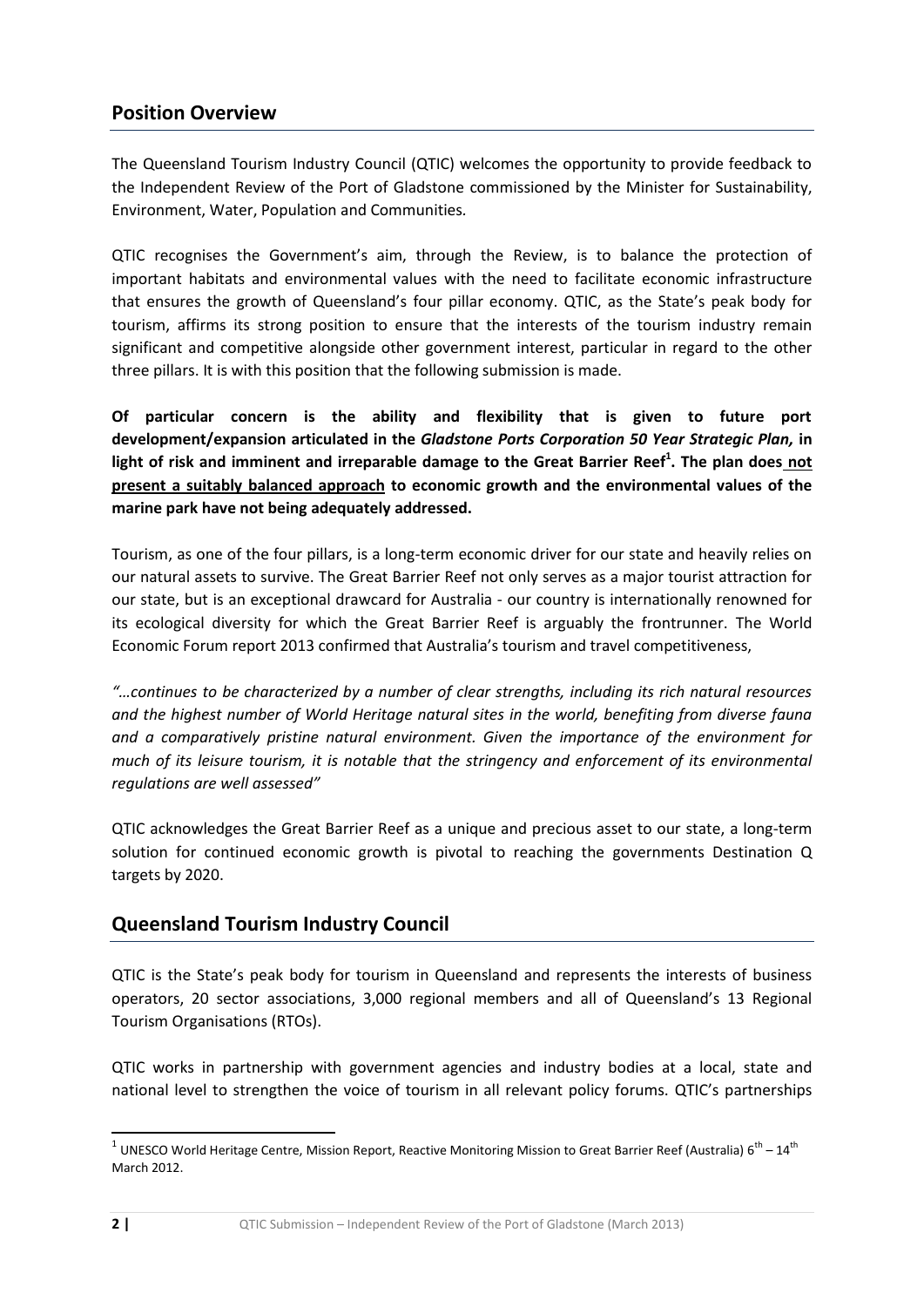with the industry and government enable a greater level of responsiveness to increasingly diverse industry skills, training and business development needs of the tourism industry in regions.

## **KEY PRIORITIES**

The key priorities support the broader intent of government to ensure ongoing protection and management of the natural values of the Great Barrier Reef World Heritage Area and adjacent coastal zone. The priorities can be achieved through a regulatory framework that realises economic, community and conservation benefits of Queensland's protected natural assets. This can be achieved through:

- Effective and responsive leadership
- Sustainable use of natural assets
- Supportive of innovation

The priorities below strongly support such a framework.

#### **a) all previous review findings and information used as a basis for the current approvals for development in the Port of Gladstone;**

- There is significant local expertise in government, industry and the research community that could be engaged more effectively to collect, investigate and apply high quality information to form the basis for the current approvals for development in the Port of Gladstone.
- The Great Barrier Reef Marine Park Authority continues to engage with a number of Australian and Queensland Government agencies, researchers, industry representatives and members of the public in assessment and monitoring of the Great Barrier Reef Marine Park. The following two assessments should inform the basis for approvals for development in the Great Barrier Reef World Heritage Area and adjacent coastal zone, including the Port of Gladstone.
	- The Great Barrier Reef Outlook Report.
	- Great Barrier Reef Region Strategic Assessment Report 2013

#### **b) current and future planning, development and management of the Port of Gladstone, having regard to the** *Gladstone Ports Corporation 50 Year Strategic Plan* **and associated developments and activities within Gladstone Harbour and adjoining land and offshore areas;**

- The *Gladstone Ports Corporation 50 Year Strategic Plan* and the *Western Basin Master Plan*  require review and improvement; including further cumulative assessment covering economic, environmental and social considerations for the region, Queensland and Australia.
- The tourism sector expects the state government to approach current and future planning, development and management of the Port of Gladstone from a transparent and holistic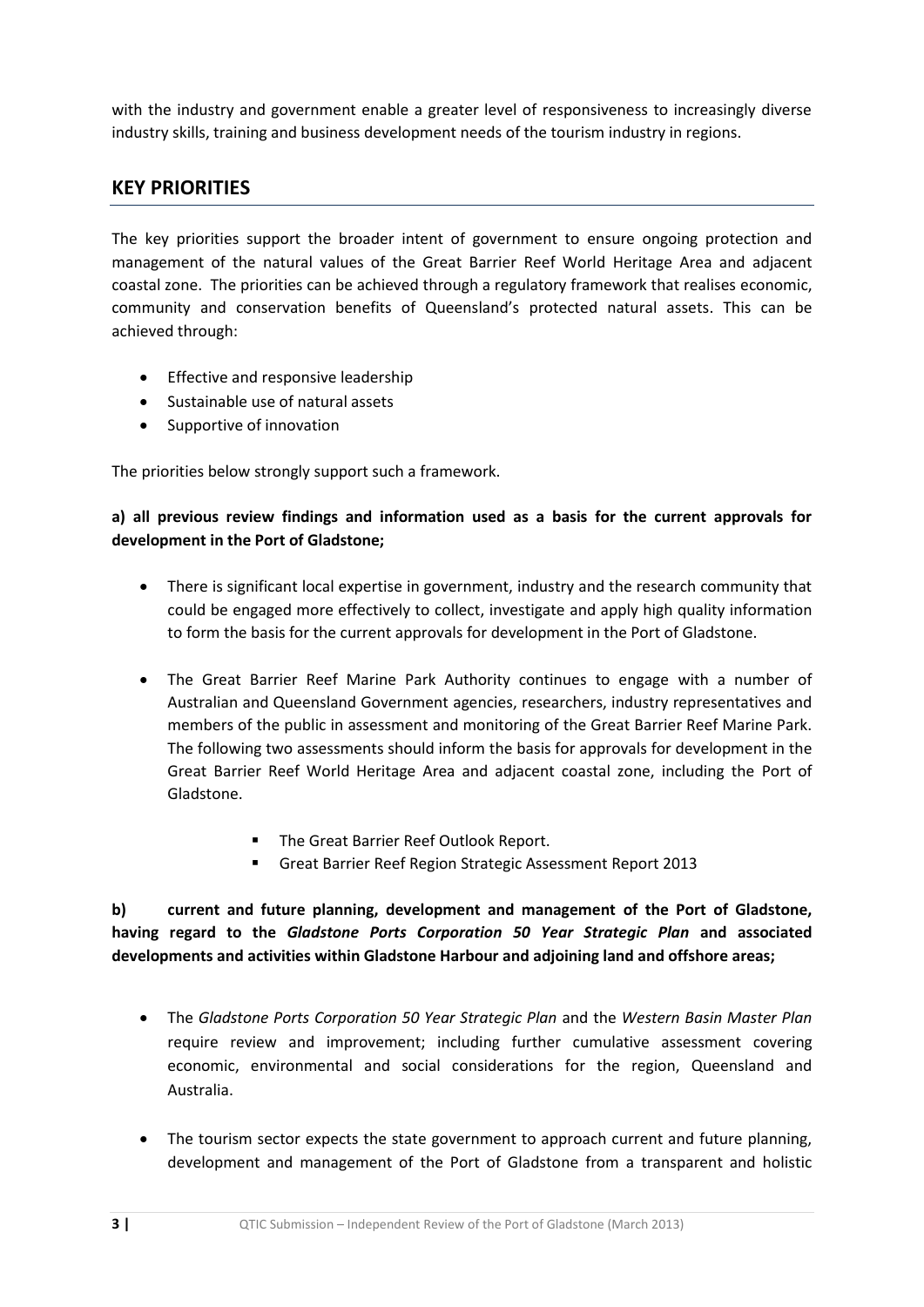perspective, taking into account competing land use demands and impacts from other industries, including tourism. To reach the significant growth targets that the Queensland Government has set for the tourism industry, critical assets such as the Great Barrier Reef must be protected and appropriately valued in all policy and planning decisions.

**c) environmental concerns in the Port of Gladstone, including the environmental performance of consented developments and operations and the impacts of other contributory factors, such as natural causes, catchment runoff, established industrial operations, urban expansion and floodplain changes;**

- Where dredging has been demonstrated to be necessary, resultant spoil should be dumped onshore or used for reclamation and that the dumping of spoil in the World Heritage Area or Marine Park should only be permitted as an absolute last resort.
- Where alternatives to new port development/increased port activity can be identified, QTIC's view is that that this is to be the preferred course of action so the integrity of the Great Barrier Reef (and the coastline) can be maintained and any destruction avoided. QTIC understands the costs associated with this approach, but stress that these costs affect the resource industry but allow for long-term economic sustainability in the tourism industry, an industry that is continual and directly affects the lives on the community.

### **d) planning arrangements and design standards for the optimisation of port development and operation that accord with best practice environmental standards that may be applicable to ports in the Great Barrier Reef Region;** *and*

- Any expansion in shipping export capacity along the Great Barrier Reef coast should be based on long-term needs, rather than demand spikes or speculative projections.
- Port developments should be contained within existing, designated commercial port areas.
- 'Existing ports' should be those ports that currently serve as significant resource shipping facilities, not any port that currently only provides limited services such as Port Alma.
- The tourism industry is particularly concerned about the proposed significant change of use and expansion at Port Alma, the proposal has significant environmental impacts and pose a risk to current and future tourism use. Of specific concern is the proposed transshipping of coal.
- Trans-shipping of cargo in the Marine Park should not be allowed, given the proven inherent environmental risks.
- Appropriate resources to deal with any shipping incident must be in place in suitable geographic locations. The potential threat to the marine environment and the potential